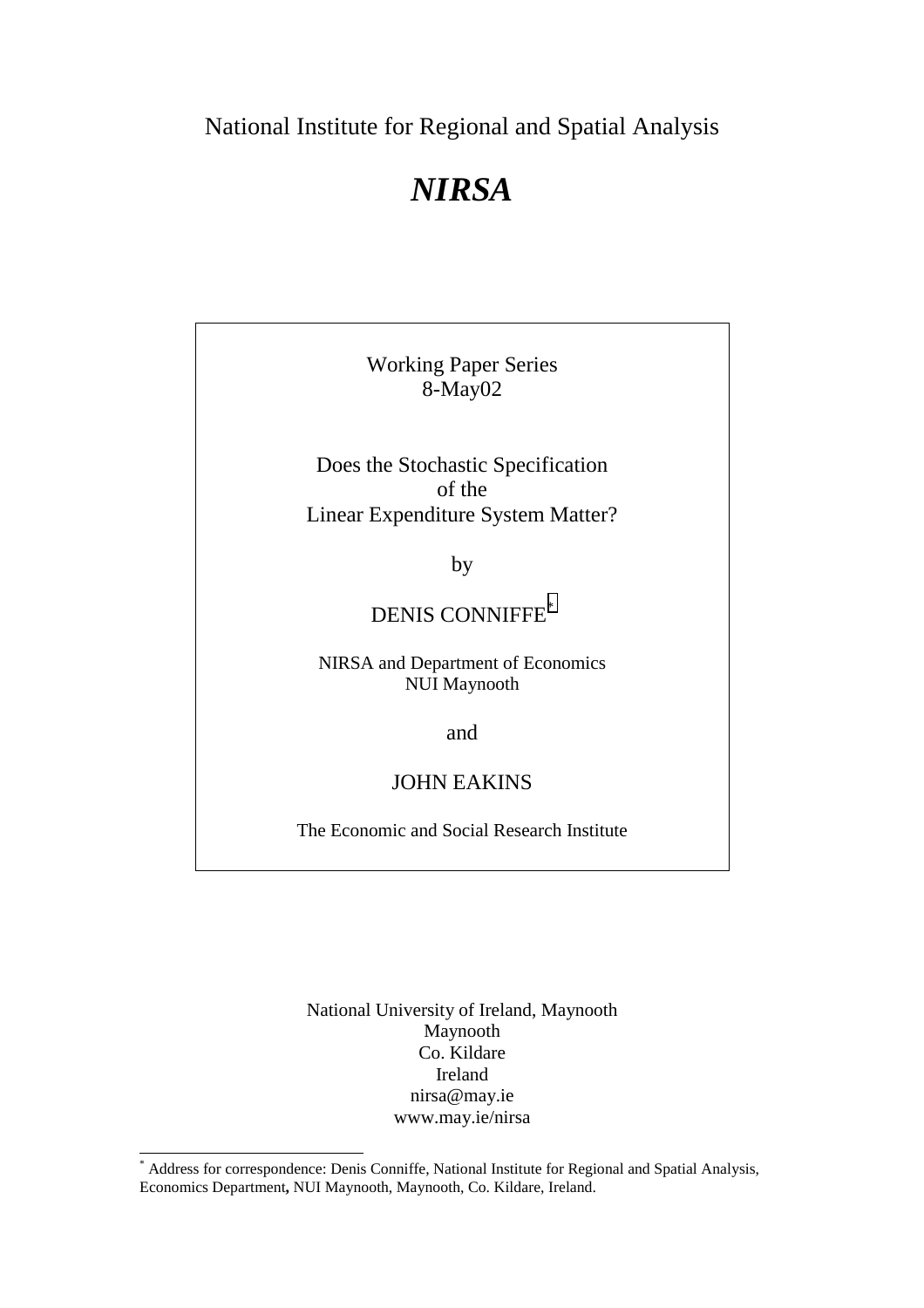NIRSA is a research institute dedicated to the inter-disciplinary and comparative study of the impact of global processes on regional and spatial development. It involves several thirdlevel institutions in Ireland: NUI Maynooth, Galway-Mayo Institute of Technology, Institute of Technology, Sligo, Mary Immaculate College - University of Limerick, Waterford Institute of Technology.

© 2002 by Denis Conniffe and John Eakins. All rights reserved. Short sections of the text, not to exceed two paragraphs, may be quoted without the explicit permission of the authors provided full credit, including the © notice, is given to the source.

#### **DISCLAIMER**

While NIRSA is happy to facilitate the dissemination of working papers produced by associates of the Institute, the responsibility for content rests solely with the authors.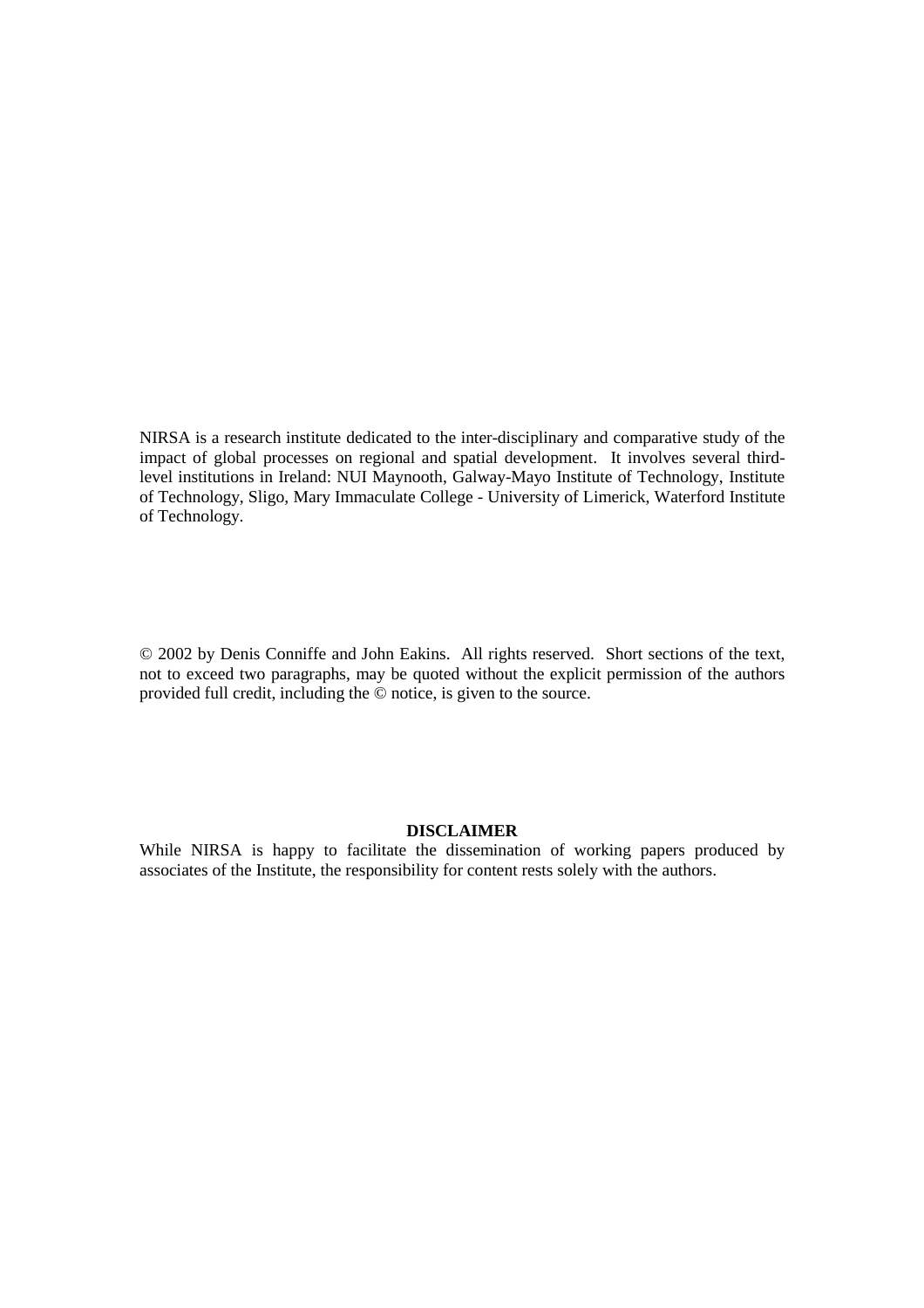#### **ABSTRACT**

When 'income' in a system of demand equations is defined as total expenditure, actual expenditure on any commodity must lie between zero and income, or equivalently, budget shares must lie between zero and one. But models for expenditures or shares are often the sum of deterministic components (predicted values), which are functions of prices and income, and disturbances, usually assumed multivariate normal. The predicted values ought to satisfy the same bounds as the dependent variables and will do so if the demand system is 'regular'. But even then, the situation is theoretically inconsistent with unbounded disturbances and it has been proposed (Fry, et al, 1996) that analysis be appropriately modified. In assessing how much practical difference this makes, the linear expenditure system (LES) is, for reasons described in the paper, the crucial case. We compare estimation methods for the LES, using Irish data from 1979-99 on some broadly defined commodities, and find that the differences are not of practical concern.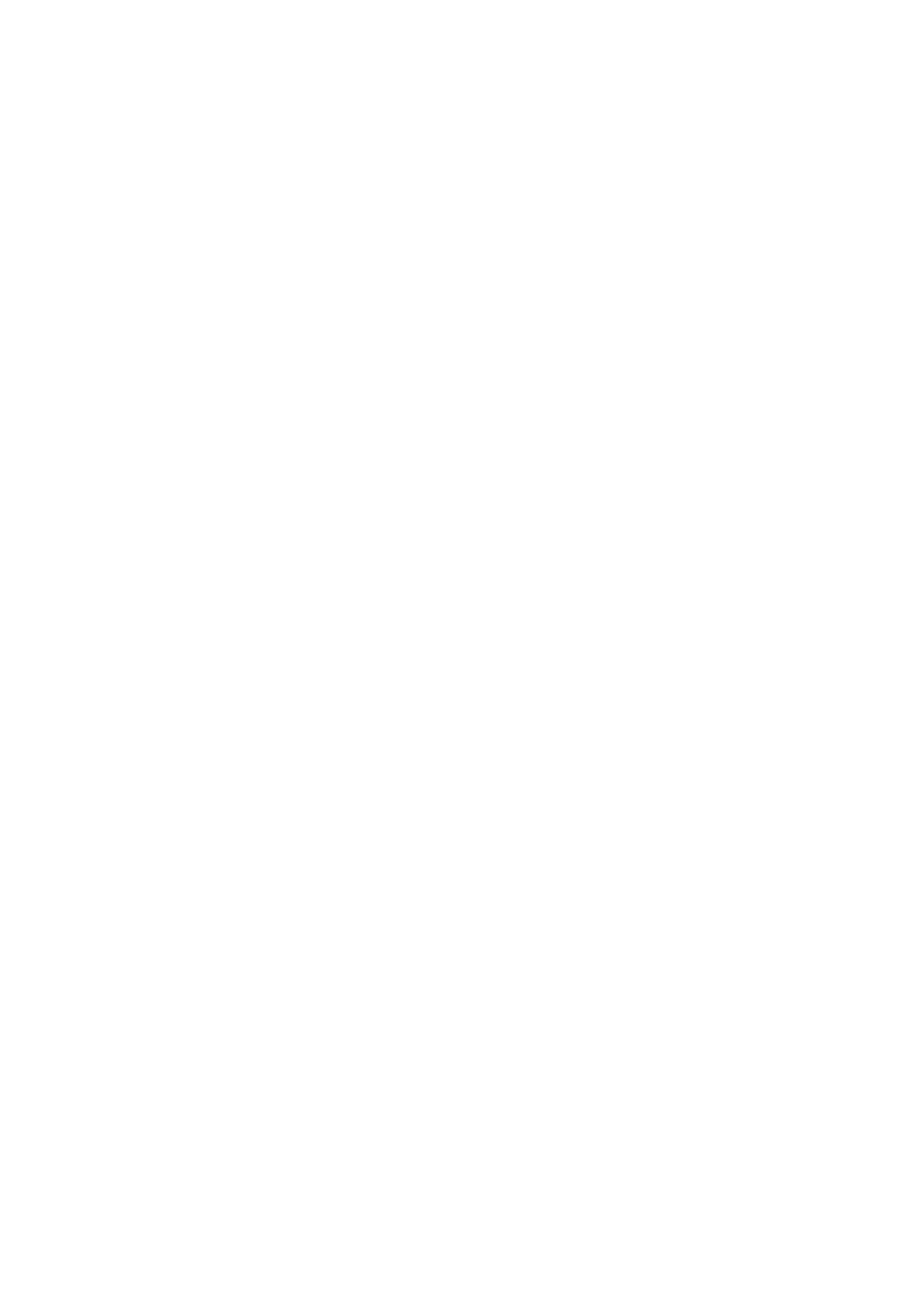#### **I INTRODUCTION**

When income, y, in a system of demand equations is defined as total expenditure  $\sum p_i q_i$ , where  $q_i$  and  $p_i$  are the quantity and price of the i th commodity, it is obvious that the actual expenditure on any commodity must lie between zero and y, or equivalently, budget shares must lie between zero and one. However, such systems are usually modelled by the sets of equations

$$
p_i q_i = f_i(\mathbf{p}, \mathbf{y}) + \mathbf{e}_i,\tag{1}
$$

or

 $\overline{\phantom{a}}$ 

$$
w_i = g_i(\mathbf{p}, \mathbf{y}) + \mathbf{u}_i,\tag{2}
$$

where  $w_i$  is the i th budget share. With n commodities, each set contains n-1 equations as the adding up condition of  $\Sigma p_i q_i = y$  for (1), or  $\Sigma w_i = 1$  for (2), ensures the n th equation is deducible by difference. Clearly, the deterministic components  $f_i$  and  $g_i$  of these models ought to conform to the constraints and will if the demand system is globally *regular*<sup>1</sup>, but even then the usual assumptions made about the stochastic disturbances  $e_i$  and  $u_i$  – that they are randomly drawn from a multivariate normal distribution – are evidently not precisely appropriate. For example,  $w_i$  in (2) cannot exceed unity, but even with a  $g_i$  below unity, a  $u_i$  drawn from a normal distribution, with its infinite range, could possibly result in a sum greater than unity and hence inconsistency between the left and right hand sides of (2). Of course, in practice, the fitted multivariate normal might well have variances so small that the probability of a  $u_i$  being so large might be negligible and it is probably on this presumption that authors have usually ignored the problem.

If the deterministic components do not automatically conform to the constraints, the likelihood of difficulties is far greater. For example, an equation for a single good of the form2

$$
w = a + b_y \log \frac{y}{d_1} + b_p \log \frac{p}{d_2} + u,
$$
 (3)

<sup>1</sup> Systems are *globally regular* if they meet the demand theory conditions implied by utility maximisation (subject to a budget constraint) for all prices and income, although for practical purposes 'all' can be relaxed to 'all relevant'. Regularity implies constraints on the parameters of the utility function, but even so, few demand systems are regular for all relevant prices and incomes.

 $2$  This is the Working (1943) or Leser (1963) form, which becomes Deaton and Muellbauers' (1980) AIDS model when extended to multiple commodities.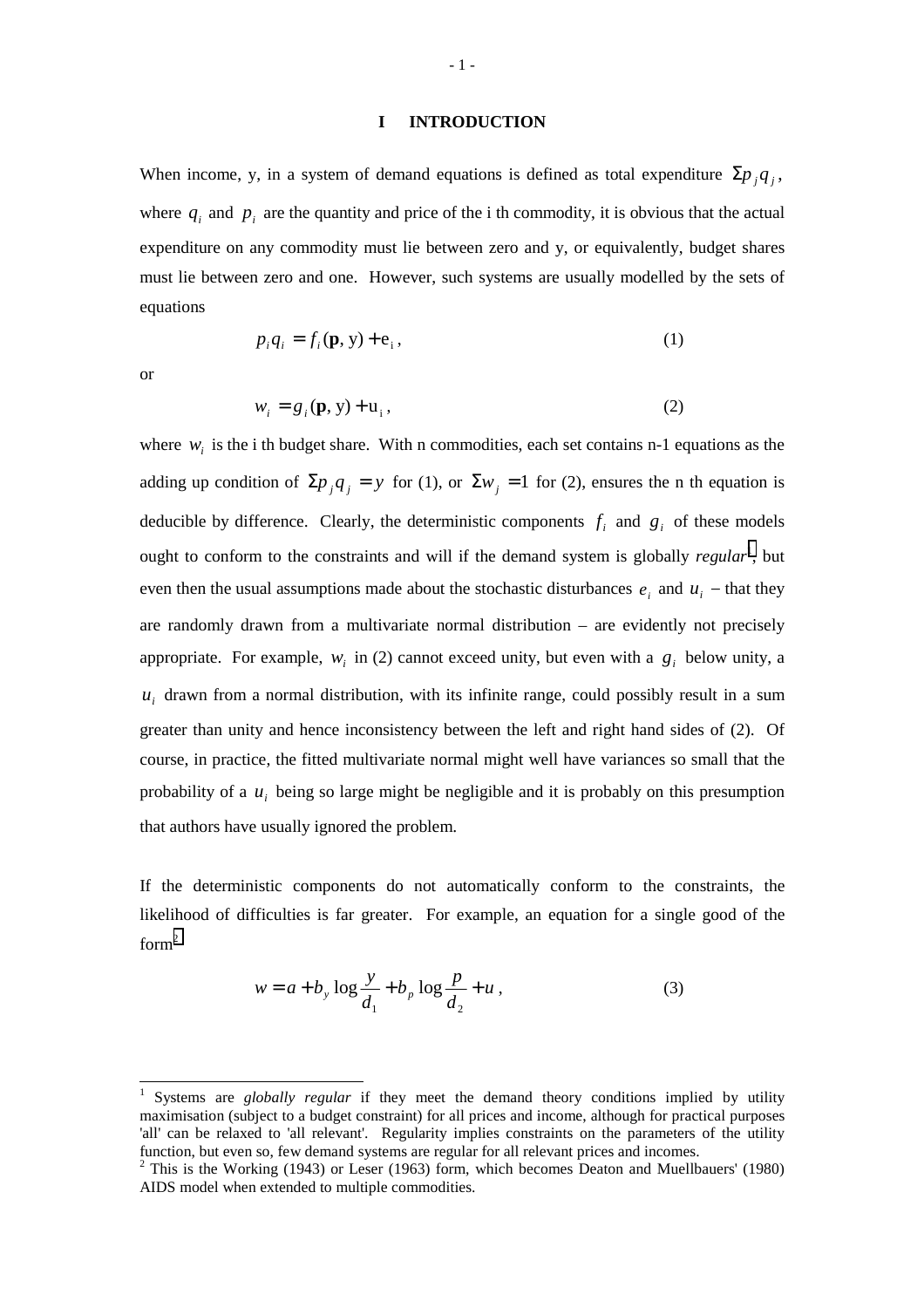where  $d_1$  and  $d_2$  are price deflators, must, as y increases, inevitably either exceed unity or become less than zero, depending on whether b is positive or negative. For this and other reasons, Conniffe (1993) argued that a logistic transformation of the budget share should replace w in (3) giving

$$
\log \frac{w}{1 - w} = a + b_y \log \frac{y}{d_1} + b_p \log \frac{p}{d_2} + u \,. \tag{4}
$$

Now the dependent variable can take any positive or negative values like the deterministic part of the right hand side. The model is also far more compatible with a normality assumption for u, since the dependent variable can, theoretically, range from  $-\infty$  to  $+\infty$ , but the motivation for  $(4)$  was principally<sup>3</sup> the incompatibility of the dependent variable and the deterministic term in (3).

Fry, Fry and McLaren (1996) discuss the treatment of stochastic terms in the estimation of *regular* demand systems, when the  $g_i$  in (2) are sure to be between zero and unity, and argue for estimation of the n-1 equation model

$$
\log \frac{w_i}{w_n} = \log \frac{g_i}{g_n} + u_i, \qquad (5)
$$

instead of (2), assuming multivariate normality of the  $u_i$ . (The choice of the n th good for the denominator is arbitrary). From a data analysis viewpoint, it is undeniable that multivariate normality is a more plausible operational assumption if choosing model (5) rather than model (2), for the reasons already stated in the case of (4). More theoretically, if we visualise (5) as the true model generating the  $w_i$ , it is clear that they will lie between zero and unity. So it is appealing to work with the form (5) and to suspect there could have been errors introduced by failure to do so in the past. That need not mean that research with the forms (1) or (2) has to be have been seriously incorrect, but it would seem well worth checking out.

In fact, many of the commonly employed demand systems do not satisfy (near) global regularity and for them the form (5) could be quite unsuitable, as Fry et al appreciated, because the  $g_i$  might not be appropriately bounded. The linear expenditure system (LES) and the indirect addilog system are the only (near) globally regular systems (given essential constraints on the parameters) that have been frequently employed in applications. There have been considerable theoretical efforts to find other systems<sup>4</sup> with good regularity

<sup>&</sup>lt;sup>3</sup> Utility theory justification for (4) follows from considering it a two equation case (a commodity and all other commodities, so that  $w_2 = 1 - w_1$  of Houthakker's (1960) indirect addilog system.

<sup>&</sup>lt;sup>4</sup> Fry et al (1996) mention the MAIDS system of Cooper and McClaren (1992), but, other than the application by Boyle (1996), this has not featured in the applied literature.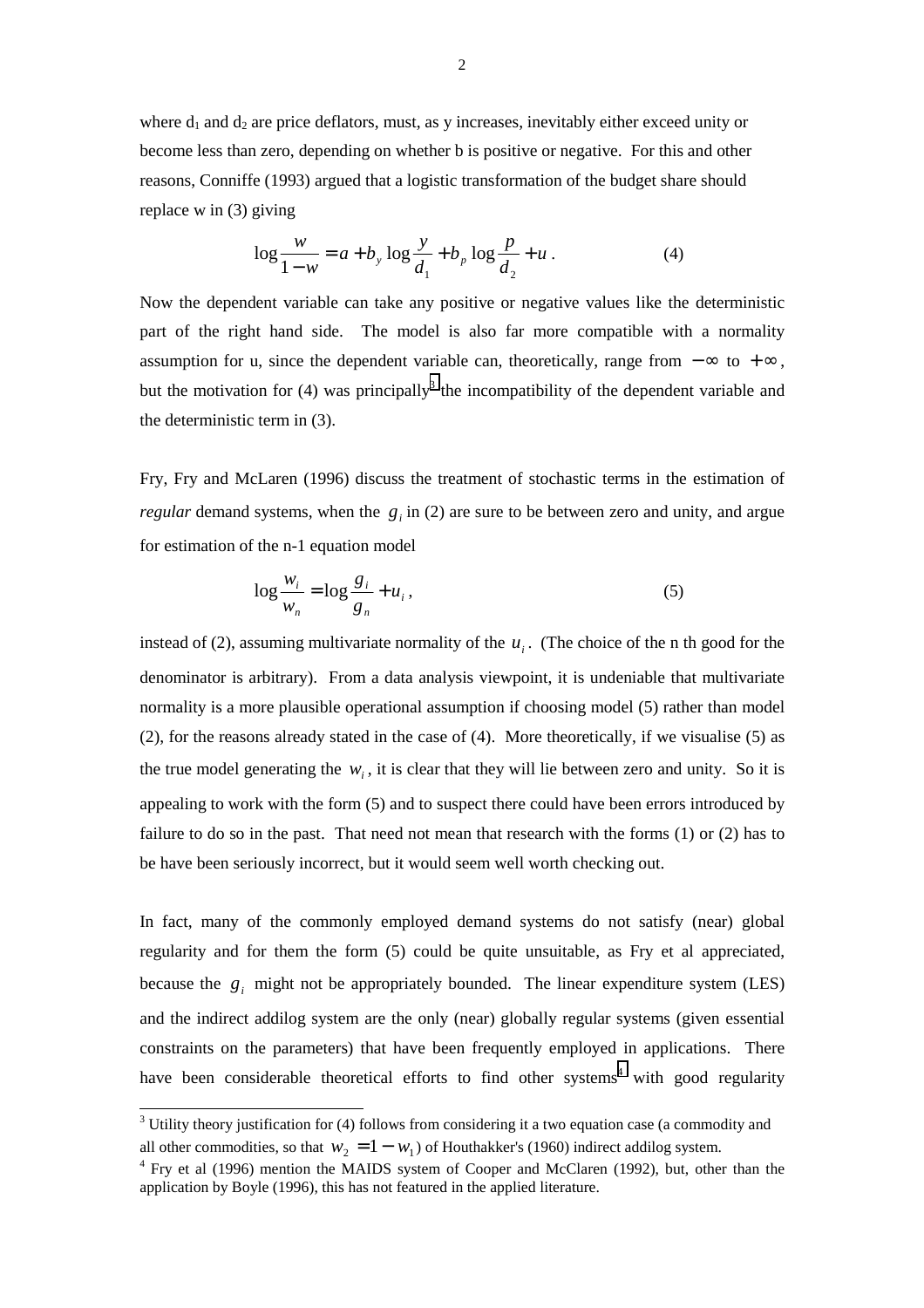properties, but it is unclear how much progress of practical importance has been made. As regards the indirect addilog system, it has always been estimated in the form (5) anyway, not (at least explicitly) because of concern about the formulation of the stochastic terms, but because it was is computationally convenient to do so<sup>5</sup>. So interest must centre on how LES estimation is affected by the choice of (5) rather than (1) or (2). The LES is certainly an important system, in spite of the limitation that its assumptions are strictly only appropriate for broadly defined commodities of a non-durable nature. It has been popular with Irish researchers since the seventies (Casey, 1973; O'Riordan, 1976; McCarthy, 1977) and is still employed. For example, the ESRI (Duffy et al, 2001) review and forecast of the Irish economy was based on methodology incorporating an LES for the household consumption sector.

 $\overline{\phantom{a}}$ 

<sup>&</sup>lt;sup>5</sup> The indirect addilog equations have the form  $w_i = \gamma_i \left(\frac{y}{p_i}\right)^{\beta_i} / \sum_j \gamma_j \left(\frac{y}{p_j}\right)^{\beta_j}$ *j i*  $\gamma_i = \gamma_i (\frac{J}{\cdot})^{p_i} / \sum_{j} \gamma_j (\frac{J}{\cdot})^{p_j}$ *p y p*  $w_i = \gamma_i \left(\frac{y}{y}\right)^{\beta_i} / \sum_j \gamma_i \left(\frac{y}{y}\right)^{\beta_j}$  and it is clear that

dividing  $w_i$  by  $w_n$  and taking logs cancels the denominators and leaves linear equations in the logs of income and prices.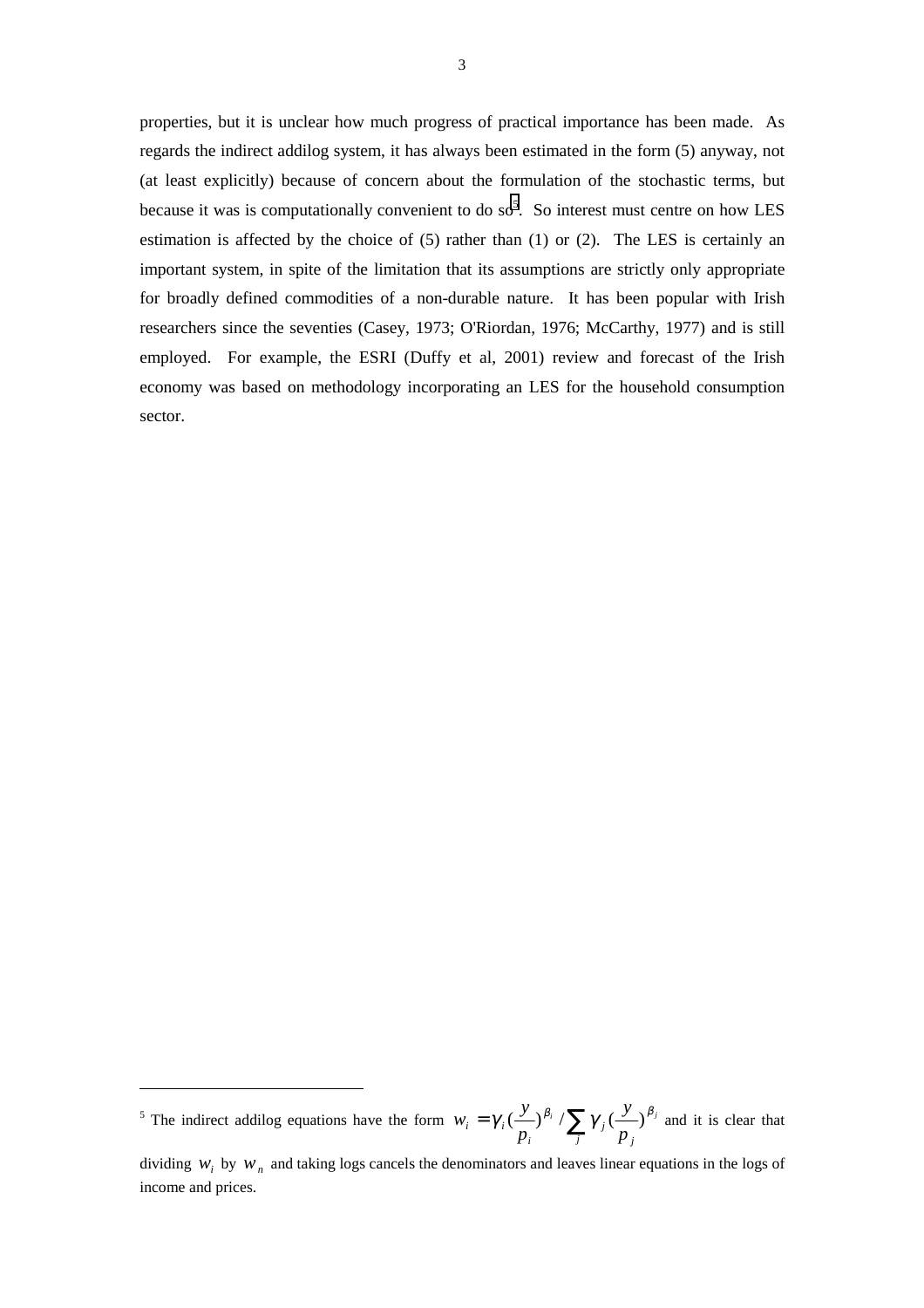#### **II ESTIMATING THE LES**

The LES is usually considered in expenditure form

$$
p_i q_i = \gamma_i p_i + \beta_i (y - \Sigma \gamma_j p_j) + u_i, \qquad (6)
$$

where regularity is assured if  $\gamma_i$  are positive,  $\beta_i$  positive and adding to unity over the n commodities and  $y > \sum \gamma_i p_i$ . Sometimes the budget share form

$$
w_i = \frac{\gamma_i p_i}{y} + \beta_i (1 - \frac{\Sigma \gamma_j p_j}{y}) + u_i,
$$
\n(7)

is employed. As regards estimation in either case the n th equation is omitted (and deduced by difference) to avoid singularity resulting from the adding-up constraint. However this is not the only way to proceed. Working with the n-1 equations

$$
\frac{w_i}{w_n} = \frac{p_i q_i}{p_n q_n} = \frac{\gamma_i p_i + \beta_i (y - \Sigma \gamma_j p_j)}{\gamma_n p_n + (1 - \Sigma^* \beta_j) (y - \Sigma \gamma_n p_n)} + u_i, \tag{8}
$$

where  $\Sigma^*$  denotes summation excluding j = n, or the equations

$$
\log \frac{w_i}{w_n} = \log \left\{ \frac{\gamma_i p_i + \beta_i (y - \Sigma \gamma_j p_j)}{\gamma_n p_n + (1 - \Sigma^* \beta_j) (y - \Sigma \gamma_n p_n)} \right\} + u_i \tag{9}
$$

are also effective ways of accounting for the adding up constraint. Of course, (9), where the dependent variable can range from  $-\infty$  to  $+\infty$ , is the preferred form for Fry et al (1996). For (6) and (7) the dependent variables are bounded above and below, while in (8) the dependent variable can range from 0 to  $+\infty$ .

Maximum likelihood has been, and remains, the dominant estimation method in applied economics and by far the most frequent assumption about the likelihood is that it is multivariate normal. Indeed, many econometric packages do not permit any other assumption when providing estimation routines for *non-linear systems* of equations. Systems (6), (7), (8) and (9) are really identical as regards deterministic components, but as they differ in how the stochastic and deterministic components combine, estimation involves the maximisation of rather different likelihoods for each case. So it is reasonable to think that estimates of coefficients could be affected to some degree, in terms of bias or precision or both, by the choice of model, and it is interesting to see if this will matter in practice.

One obvious approach to comparing (6), (7), (8) and (9) would be through a simulation study, generating the data from exact LES equations for the deterministic components and combining samples from an exact multivariate normal for the stochastic components, and then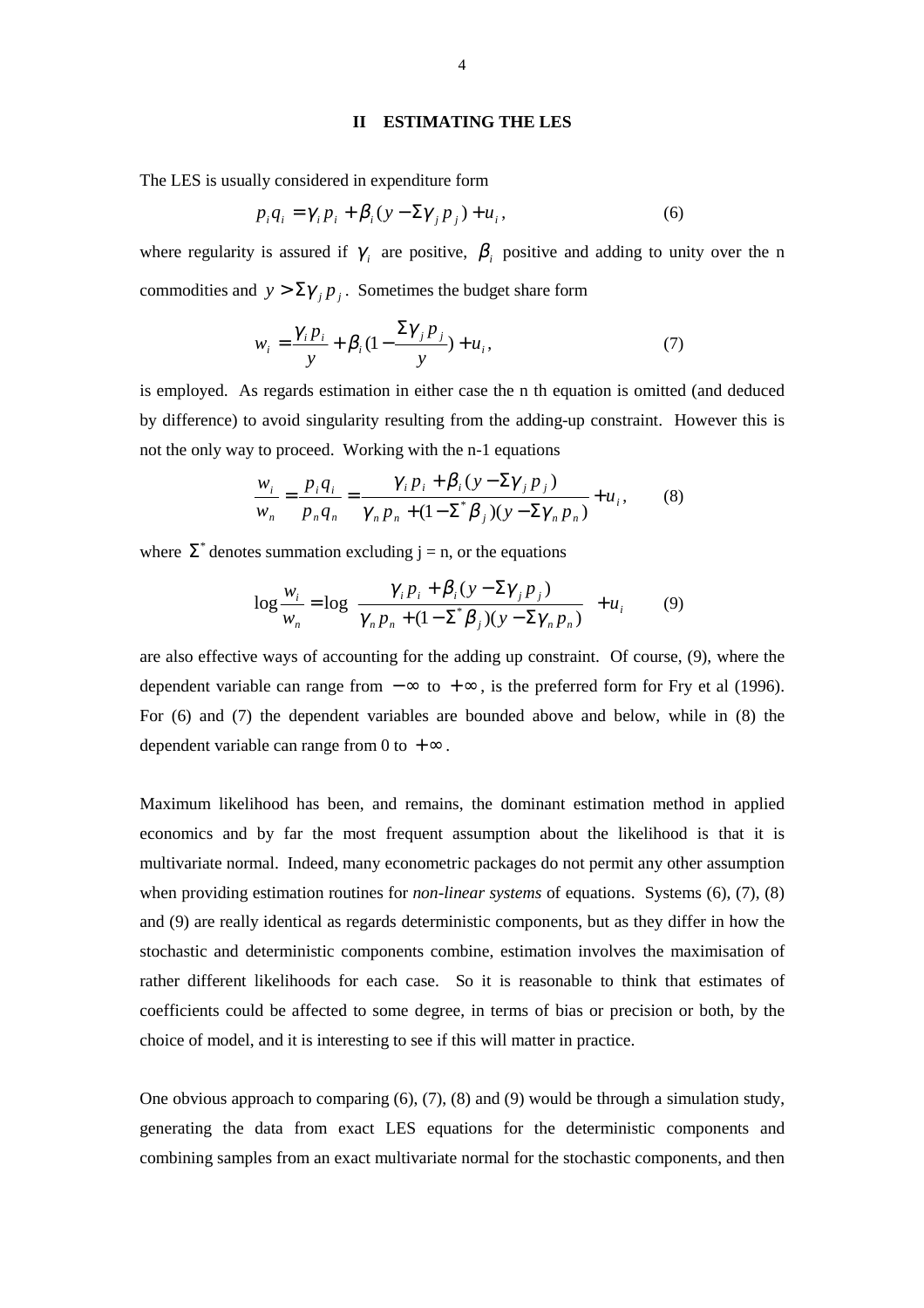comparing the distributions of estimates of the parameters. To at least some extent it is intuitively clear what would result. If the variance matrix of the multivariate normal is 'small' (in the sense that the diagonal terms are) so that deterministic components greatly outweigh the stochastic components, there will be no difference, while if the reverse holds, there will be. But this is not satisfactory as a practical assessment. No one believes that consumer demand is precisely represented, even as regards deterministic components, by the LES – at best it is a reasonable approximation for some broad commodities. Nor would anyone believe that with real-world data, exact multinormality is at all plausible. What matters for practical purposes is whether choice of (6), (7), (8) and (9) makes any difference with the sort of data set typically analysed by applied economists.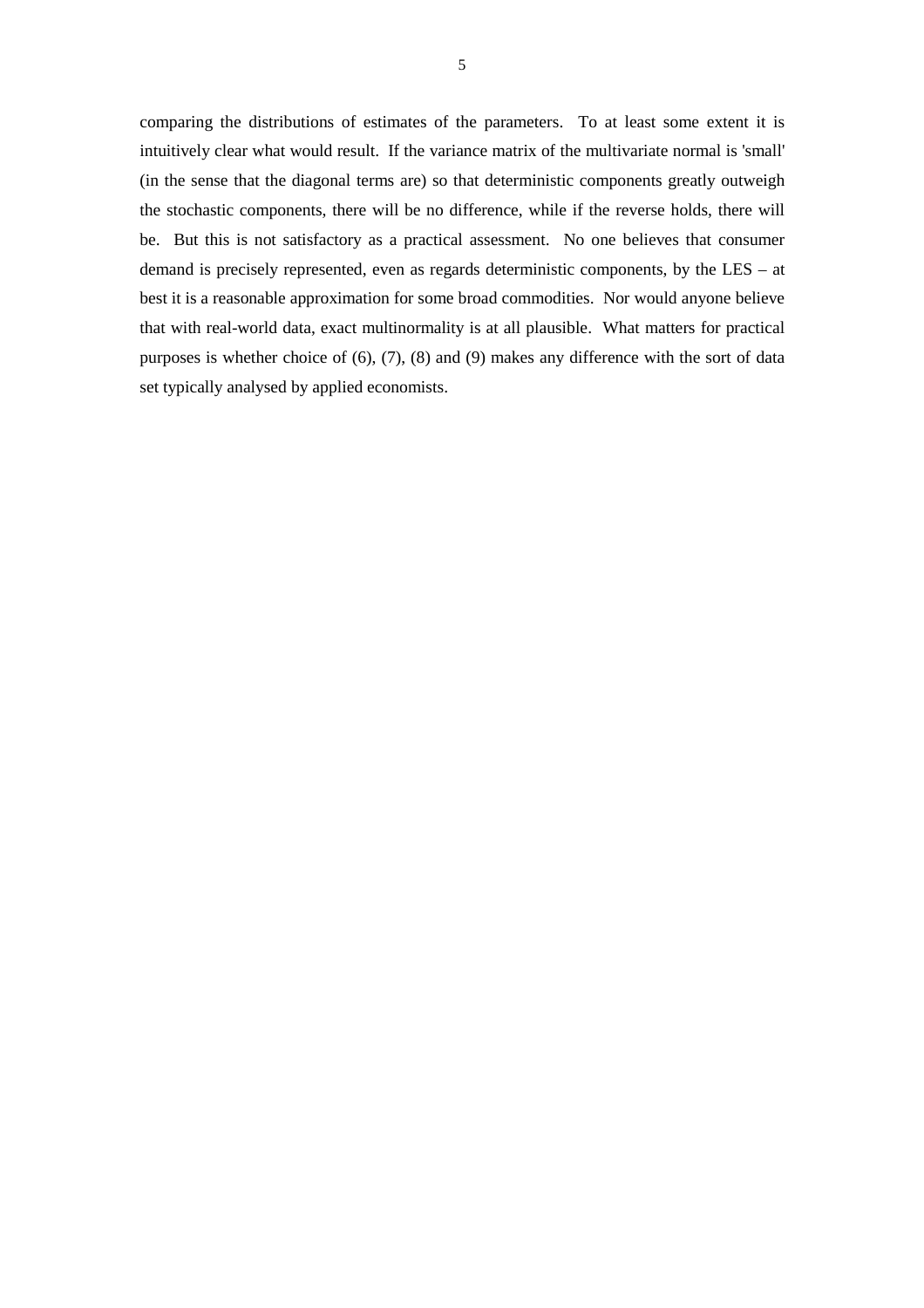#### **III DATA AND ANALYSES**

Time series of domestic expenditures on commodities at current and constant prices are available from the Irish Central Statistics Office's *National Income and Expenditure Accounts*. Dividing current by constant series gives price indices for commodities. Five broad commodities – food, alcohol, clothing, energy (domestic fuels) and other non-durable goods – were chosen for the 21 years 1979 to 1999. Other commodities could have been added and the time scale extended back, although there could have been corresponding weakening of the plausibility of the LES framework<sup>6</sup>. In terms of composition and number of observations the data set is quite typical of those to which Irish researchers have applied the LES.

All the models 6, 7, 8 and 9 are non-linear in the parameters and so maximum likelihood estimation requires an iterative approach. We employed the SHAZAM (2001) package, which iterates from initial 'guesstimates' to some maximum of the likelihood function. From a computational viewpoint, the models differ in their complexity and it is more difficult to find the maximum likelihood estimate for 9 than for 6 or 7. This is not a matter of number of iterations, which is not a concern with modern computing power, but because convergence to local maxima, rather than to the global maximum, can occur with non-linear estimation routines and it is important to either start from an estimate known to be close to the global maximum or to take many starting points and compare likelihood values at convergence. With model 9 it seems particularly important to have a good initial estimate. It is also worth noting that the problem of trying to take the logarithm of a negative could possibly arise in the course of iterative solution of model 9. Although the LES is regular, given the requirements for positive parameters, SHAZAM does not constrain estimates of parameters to remain positive through all iterations. Nor should it, because it is always possible that consumers are not behaving (or are not appearing to) in accordance with utility maximisation, which could be signalled by a negative  $\beta$ <sub>i</sub> in the maximum likelihood solution. Under such circumstances, a negative predicted value could arise. Packages differ in how an undefined operation like log of a negative is handled − often with a warning and the setting of the 'result' to zero, but continued iteration.

 $\overline{a}$ 

<sup>&</sup>lt;sup>6</sup> These are well known considerations: a fine division of commodities would be incompatible with the LES's inability to reflect specific substitution and complimentary effects; inclusion of durable goods might necessitate extra terms in demand equations; long time series risk structural change or instability of parameters; etc.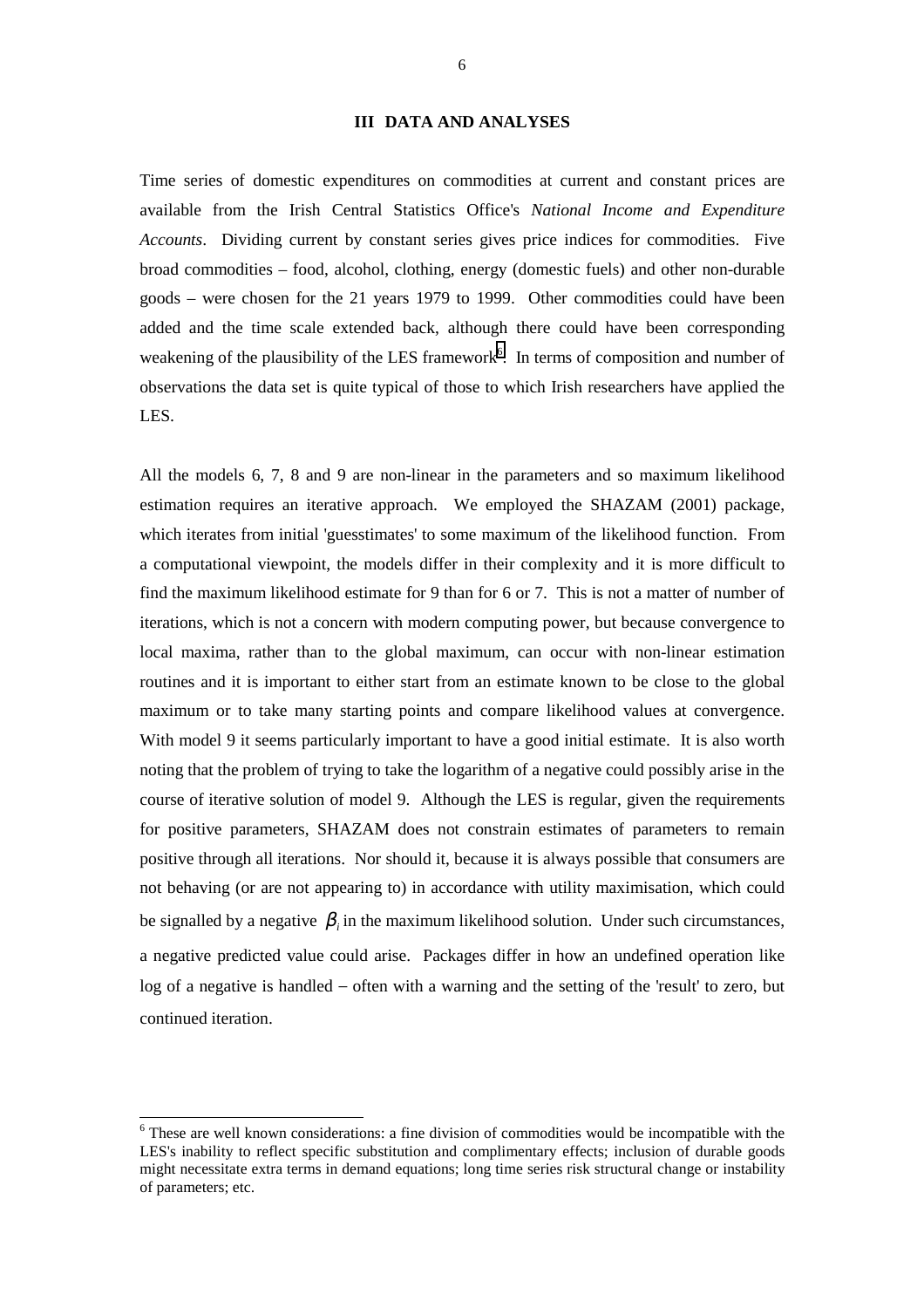However, we had no such problem with our data. Having obtained and carefully checked the locations of the global maxima, we found, somewhat to our surprise, that they were remarkably similar for all models.

Table 1 shows the estimates of the  $\beta$  parameters.  $\beta_5$  was not actually estimated, but obtained by difference from unity and is just included for completeness.

| Model | $\pmb{\beta}_1$ | $\pmb{\beta}_2$ | $\pmb{\beta}_3$ | $\pmb{\beta}_4$ | $\beta_{\scriptscriptstyle{5}}$ |
|-------|-----------------|-----------------|-----------------|-----------------|---------------------------------|
| 6     | .1928           | .2866           | .2415           | .0500           | .2291                           |
|       | (.0109)         | (.0159)         | (.0108)         | (.0055)         |                                 |
| ⇁     | .1923           | .2768           | .2389           | .0616           | .2304                           |
|       | (.0129)         | (.0136)         | (.0085)         | (.0062)         |                                 |
| 8     | .1941           | .2775           | .2375           | .0626           | .2283                           |
|       | (.0127)         | (.0125)         | (.0086)         | (.0052)         |                                 |
| 9     | .1945           | .2763           | .2395           | .0584           | .2313                           |
|       | (.0106)         | (.0122)         | (.0082)         | (.0054)         |                                 |

Table 1: *Estimates of* β *Parameters with standard errors*

The  $\beta$  estimates are almost all equal across models to the second place of decimals. Of course, real interest in demand studies usually focuses on elasticities rather than model parameters, but these are functions of the parameters, with the LES income elasticities, for example, equal to the  $\beta_i$  divided by budget shares. For example, the income elasticity of food (at the 1999 end-point) calculated from model 6 is .582 and calculated from model 9 it is .587. Standard errors obtained from maximum likelihood solutions of non-linear models are obtained from formulae that are only asymptotically valid and may differ from true finite sample standard errors. However, they should still be useful for relative comparisons and again there are no appreciable differences.

Continuing to the  $\gamma$  parameters, estimates are shown in Table 2.

| Model | $\gamma_{1}$ | $\gamma_{2}$ | $\gamma_{3}$ | $\gamma_4$ | $\gamma_{5}$ |
|-------|--------------|--------------|--------------|------------|--------------|
| 6     | 835.8        | 286.2        | 153.7        | 176.0      | 228.0        |
|       | (39.60)      | (79.77)      | (35.89)      | (10.27)    | (46.40)      |
|       | 821.9        | 273.9        | 137.9        | 159.0      | 207.2        |
|       | (25.97)      | (52.80)      | (21.55)      | (8.04)     | (30.55)      |
| 8     | 815.6        | 264.7        | 133.4        | 156.5      | 202.9        |
|       | (23.96)      | (48.00)      | (18.94)      | (7.74)     | (26.88)      |
| 9     | 818.3        | 271.9        | 135.7        | 161.8      | 204.5        |
|       | (23.99)      | (46.15)      | (19.00)      | (7.75)     | (27.08)      |

Table 2: *Estimates of* γ *Parameters with standard errors*

Again differences are small with almost all estimates across models 7, 8 and 9 equal to two significant digits. For model  $6 -$  the LES in expenditure form  $-$  estimates do seem slightly larger than for the other three models, but the magnitudes make no practical difference. For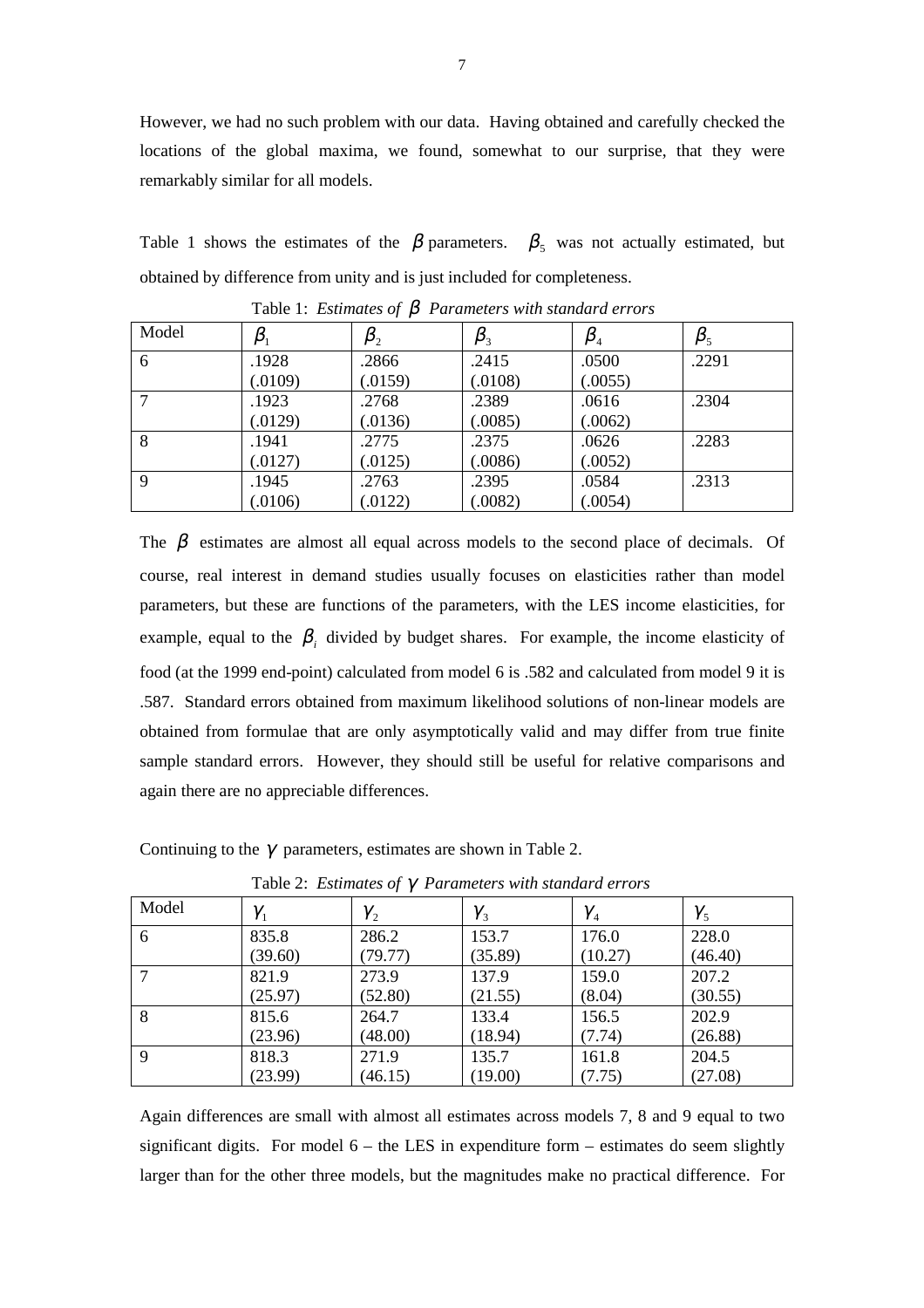example, the own-price elasticity<sup>7</sup> of food (at the 1999 end-point) calculated from model 6 is -.44 and calculated from model 9 it is -.45. For standard errors the dominating difference is between model 6, where standard errors do seem larger and models 7, 8 and 9, within which differences are not appreciable. This contradicts the idea that the issue of bounds and multinormality can matter much, because 7 is just as suspect as 6 in that regard. Probably the data conditioning by scaling involved in all models except 6 is responsible.

 $\overline{a}$ 

<sup>&</sup>lt;sup>7</sup> The formula being  $-1 + \gamma_i (1 - \beta_i) / q$ .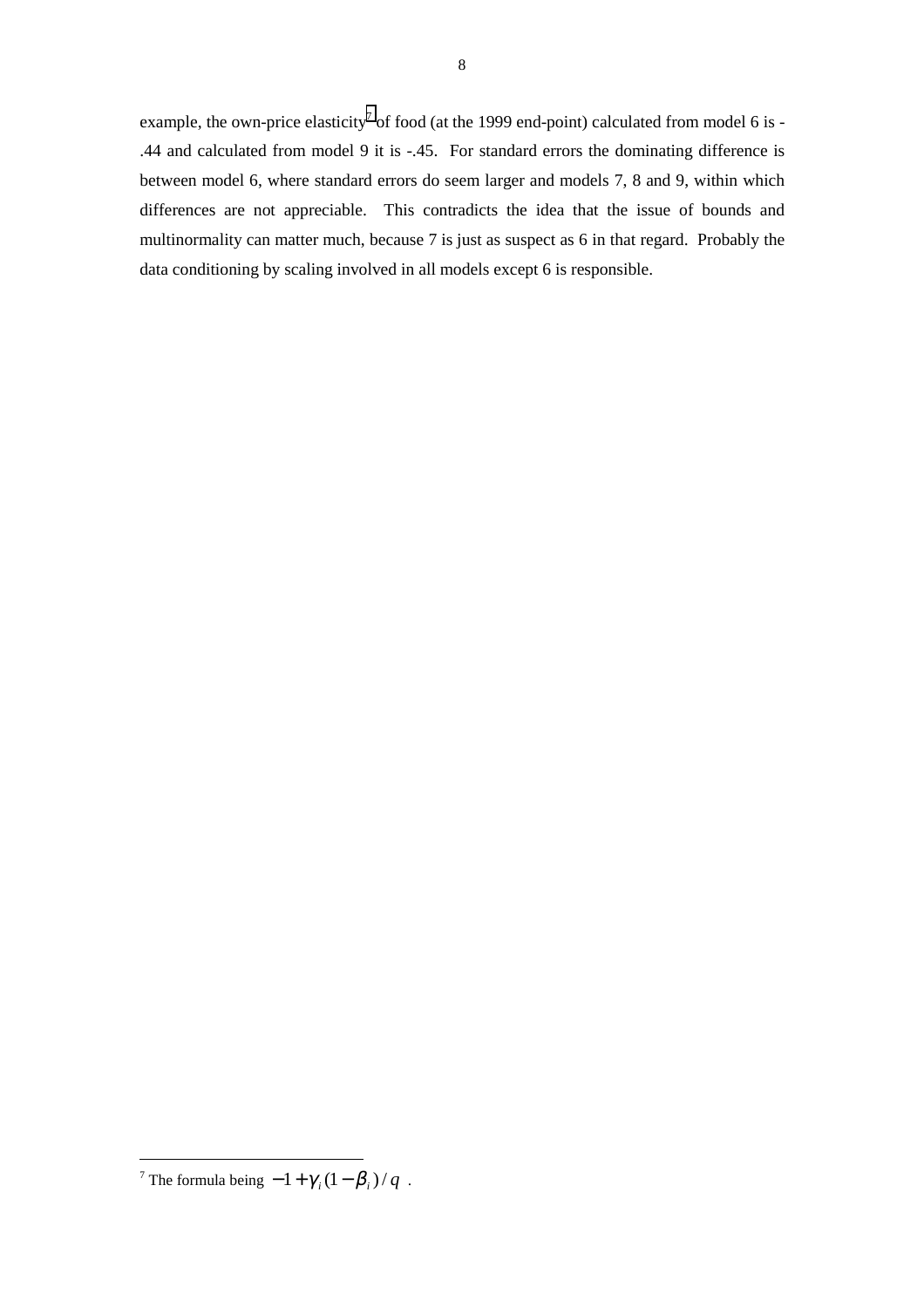#### **IV CONCLUDING REMARKS**

As we have already indicated, we do agree with Fry et al (1996) that a theoretical case can be made for logistic transformation of shares and, in particular, for estimating the LES in the form (9), when we are confident of the utility maximisation context. While we did find it intuitively plausible that estimates of parameters should be affected by the treatment of the stochastic terms, the actual magnitudes of differences between parameter estimates and standard errors just do not appear to be of appreciable practical importance. But if this is disappointing in terms of return to increased sophistication of analysis, it is reassuring about the content and quality of past research findings.

Should (9) always be estimated on the grounds that, even if there are no practically important differences in estimates, it is still the theoretically preferred model? Not on its own though, partly because good starting estimates are needed with (9) to find the global maximum likelihood solution quickly, and also there is the possibility that the solution is not compatible with utility maximisation. If some true  $\beta_i$  are negative, iterative solution of (9) could become meaningless. So it would seem (7), taking account of the possibly less precise estimates of the  $\gamma$ , by (6), ought always be solved before (9).

We analysed annual time series data aggregated over households. While this accords with the practice of all other researchers who have applied the LES to Irish data, demand equations and sometimes complete systems are also estimated on more disaggregated data. It is probably always true that much greater variation in commodity consumptions exist at household or individual levels with even zero consumptions possible with finely disaggregated goods. Then variances of distributions are much larger and stochastic assumptions can matter greatly and, of course, there is a considerable literature on some issues, even where the focus is on a single commodity, rather than on a systems context. But the deterministic components of models capable of adequately representing household variation will not be the LES's simple linear functions of prices and income. Issues connected to regularity reappear and the objectives of dependent variable transformation can be as much or more about improving the plausibility of the deterministic term as about the appropriateness of the stochastic formulation.